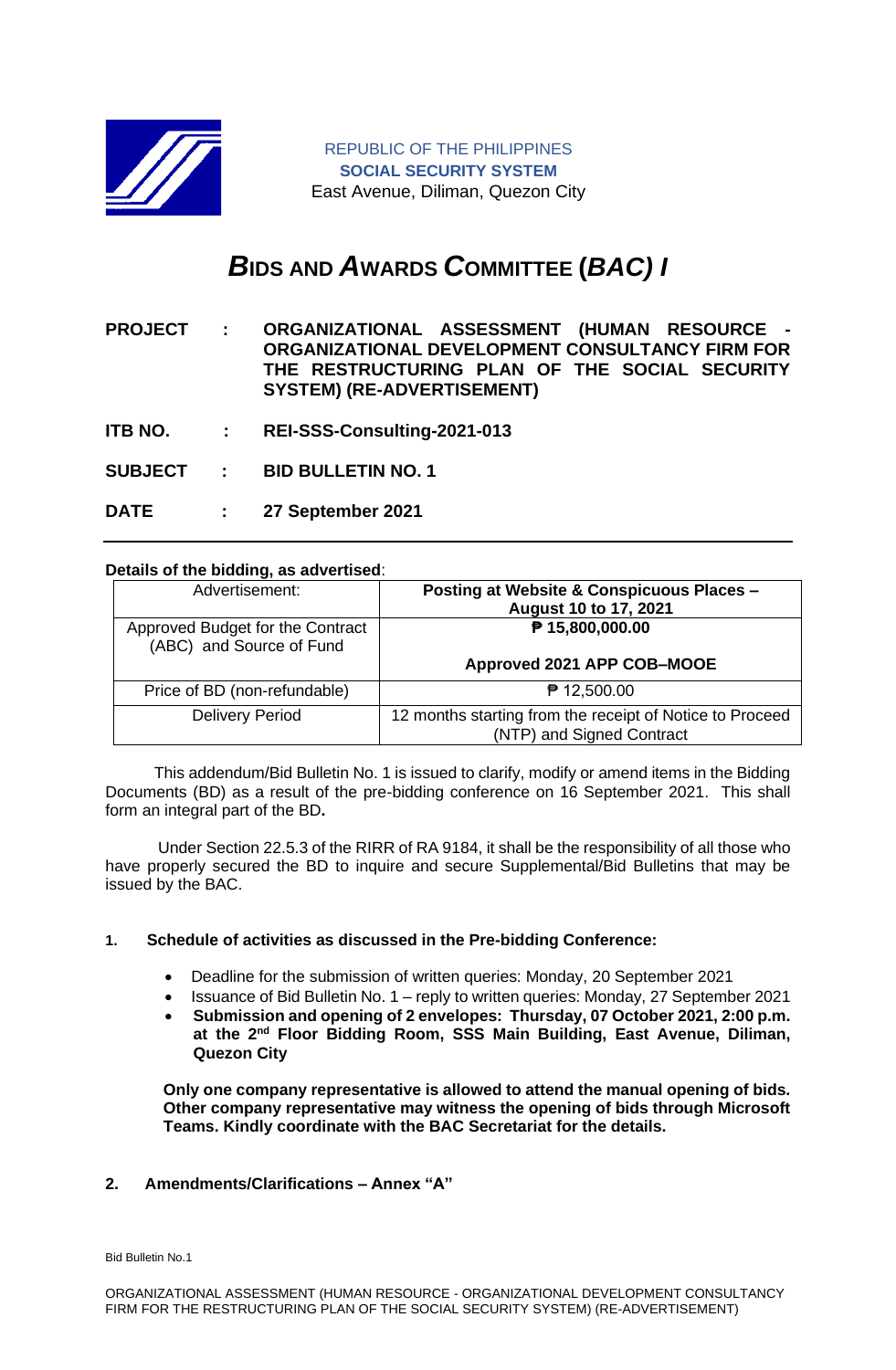#### **3. Documentary Requirements**

#### **a. 1 st Envelope**

- a.1 Bid Security (2% of the ABC for Cash or Manager's/Cashier's Check payable to SSS or Bank Draft of the ABC, 5% of the ABC for Surety Bond **or** Bid Securing Declaration – form supplied)
- a.2 TPF 1 Technical Proposal Submission Form
- a.3 TPF 2 Consultant's Reference : Relevant Services Carried out in the last five (5) years that best illustrate qualifications.
- a.4 TPF 3 Comments and Suggestions of Consultant on the Term of Reference and on data, services, facilities to be provided by the Social Security System
- a.5 TPF 4 Description of the Methodology and Work Plan for Performing the Project
- a.6 TPF 5 Team Composition and Task Projects including organizational chart indicating relationship amongst the Consultant
- a.7 TPF 6 Curriculum Vitae of the Team Composition
- a.8 TPF 7 Time Schedule for Professional Personnel
- a.9 TPF 8 Activity (Work) Schedule
- a.10 Omnibus Sworn Statement (form supplied in the Bidding Documents)

### **b. Checklist of the 2nd envelope:**

- b.1 FPF 1 Financial Proposal Submission Form
- b.2 FPF 2 Summary of Costs
- b.3 FPF 3 Breakdown of Price Per Activity
- b.4 FPF 4 Breakdown of Remuneration per Activity
- b.5 FPF 5 Reimbursable Per Activity
- b.6 FPF 6 Miscellaneous Expenses

#### **c. Additional Requirements to be submitted by the bidder with the Lowest Calculated Bid**

- c.1 2020 Income Tax Return filed through Electronic Filing and Payment System (EFPS) corresponding to the submitted Audited Financial Statement;
- c.2 Quarterly VAT for the period January 2021 to June 2021 or latest available Quarterly VAT;;
- c.3 Documents listed in the Platinum Membership and updates, if any;
	- SEC/DTI Registration
	- 2021 Mayor's Permit
	- Valid Tax Clearance
	- 2020 Audited Financial Statement filed through EFPS
- **4.** Awarding shall be made to the bidder with the Highest Rated and Responsive Bid (HRRB).
- **5.** All documents that need notarization should be notarized by the Notary Public himself/herself who has the authority to do so for the current year. **A copy of the Authority to Notarize from the Notary Public must be submitted.**